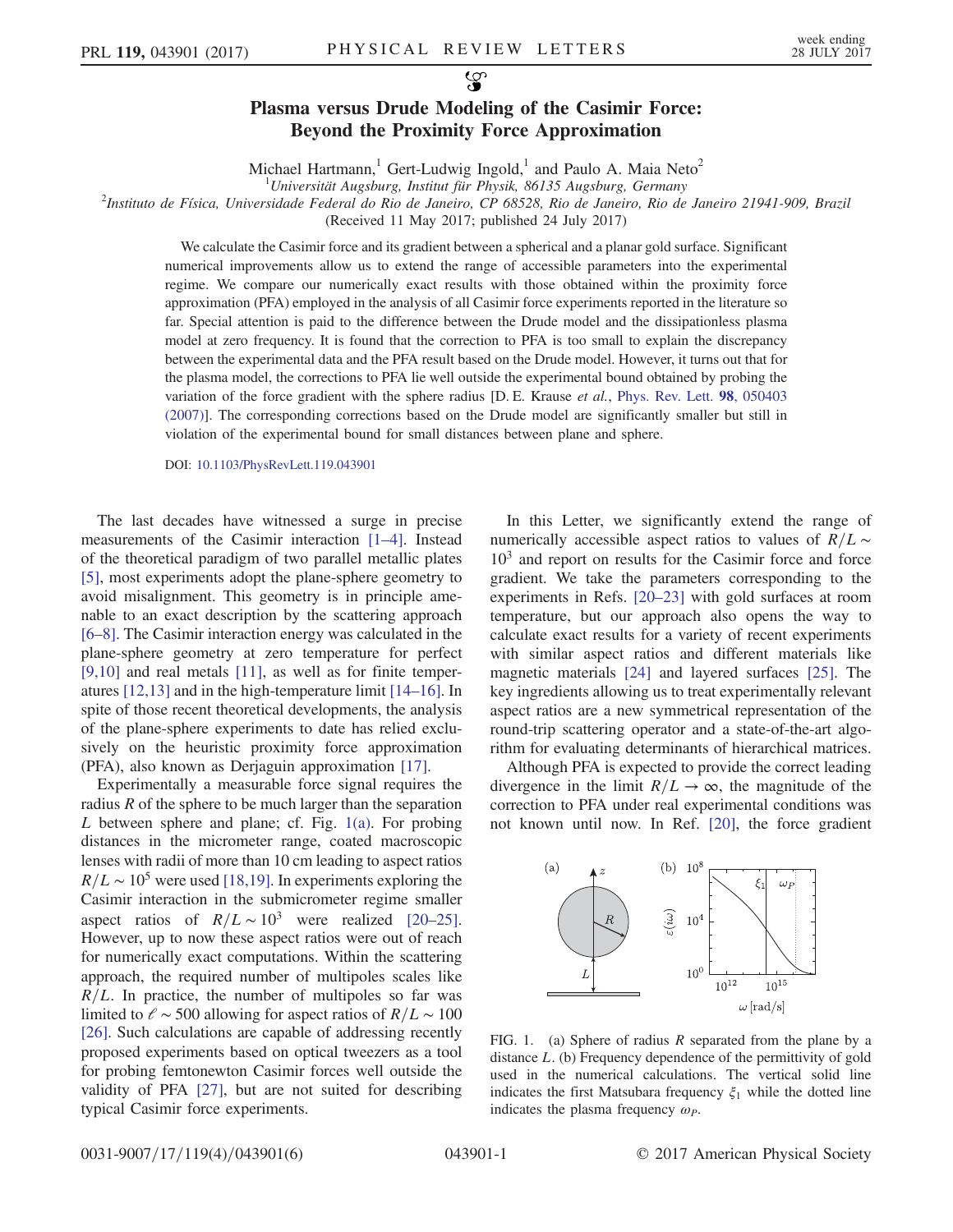variation with  $R$  was probed experimentally, and an upper bound for the correction was derived. On the theoretical side, recent advances were based either on asymptotic expansions valid in the particular case of perfect reflectors at zero temperature [\[28\]](#page-4-14) or on the derivative expansion approach [29–[31\]](#page-4-15). The latter relies on a resummation of the perturbative expansion around the planar geometry. Its application to compact objects like the sphere thus relies on the assumption that only the lower hemisphere contributes when  $R/L \gg 1$  [\[32\].](#page-4-16) Moreover, the derivative expansion requires analyticity of the perturbative kernel, a condition not met for the zero-frequency contribution when taking the plasma model [\[33\].](#page-4-17)

None of these approaches allow for a direct comparison with the experimental bound derived in Ref. [\[20\],](#page-4-9) since they provide only the leading-order correction to the PFA result. In fact, the next-to-leading-order correction might be comparable to the leading-order one for typical experimental aspect ratios  $R/L \sim 10^3$ , as for instance in the case of Drude metals at high temperatures [\[15\].](#page-4-18) A recent proposal combines the leading-order correction for the positive Matsubara frequencies and the exact result for the zero-frequency contribution in the case of Drude metals [\[34\]](#page-4-19). However, no such result is available for the plasma model. Here, we present exact numerical results for the force and the force gradient taking the parameters of [\[20\]](#page-4-9) and either the Drude or plasma prescriptions for the Matsubara zero-frequency contribution. Both prescriptions violate the experimental bound for the correction to the force gradient at sphere-plane distances below 400 nm, but the corrections for the Drude prescription are significantly smaller.

<span id="page-1-1"></span>In the scattering approach the Casimir interaction free energy is given by [\[6,7\]](#page-4-2)

$$
\mathcal{F} = \frac{k_B T}{2} \sum_{n = -\infty}^{\infty} \log \det \left[ 1 - \mathcal{M}(|\xi_n|) \right],\tag{1}
$$

where  $\mathcal{M}(\xi)$  denotes the round-trip operator at imaginary frequency  $\xi$  and the Matsubara frequencies  $\xi_n =$  $2\pi n k_B T/\hbar$  are proportional to the temperature T. For reasons explained below and in contrast to the common choice, we adopt a symmetrized form of the round-trip operator

<span id="page-1-0"></span>
$$
\mathcal{M}(\xi) = \sqrt{\mathcal{R}_s} e^{-\mathcal{K}(L+R)} \mathcal{R}_P e^{-\mathcal{K}(L+R)} \sqrt{\mathcal{R}_s}.
$$
 (2)

The reflection operator at the plane  $\mathcal{R}_P$  is diagonal in the plane-wave basis. Its matrix elements are given by the Fresnel coefficients  $r_p(k, i\xi)$ , where the polarization p can either be transverse magnetic (TM) or transverse electric  $(TE)$ , and  $k$  denotes the projection of the wave vector onto the plane. The translation operator  $\exp\left[-\mathcal{K}(L+R)\right]$  covers the distance between the plane and the center of the sphere along the z direction; cf. Fig. [1\(a\)](#page-0-0).  $K$  is diagonal in the plane-wave basis as well, with matrix elements  $\sqrt{k^2 + \xi^2/c^2}$ . Finally, the reflection operator  $\mathcal{R}_S$  is diagonal in the multipole basis with matrix elements given by the Mie coefficients  $a_{\ell}(i\xi), b_{\ell}(i\xi)$  [\[35\]](#page-4-20).

Our particular choice [\(2\)](#page-1-0) for the round-trip operator  $\mathcal M$  is a key ingredient to push the numerics into the experimentally accessible parameter range. First, it avoids illconditioned matrices with elements differing by more than one hundred orders of magnitude that render a fast and stable evaluation of the free energy [\(1\)](#page-1-1) difficult [\[26\].](#page-4-10) In fact, numerical tests suggest that with the round-trip operator of the form [\(2\)](#page-1-0),  $1 - M$  becomes diagonally dominant. Second, it turns out that the matrix  $M$  can be hierarchically factored. This means that although the matrix is not sparse, it can be efficiently approximated by considering only a subset of all matrix elements. The error caused by this approximation can be made negligibly small. We efficiently compute the determinants using the implementation [\[36\]](#page-4-21) of an algorithm designed for hierarchical off-diagonal lowrank matrices [\[37\]](#page-5-0). Another key ingredient is a fast computation of Legendre polynomials  $P_{\ell}(z)$  [\[38\]](#page-5-1) to efficiently evaluate associated Legendre functions  $P_{\ell}^{m}(z)$ arising in the change between multipole and plane-wave basis. These numerical improvements allow us to calculate the plane-sphere Casimir energy up to aspect ratios  $R/L \sim$  $4 \times 10^3$  requiring multipole orders  $\ell \sim 2 \times 10^4$ .

While the details of our numerical approach will be discussed elsewhere [\[39\]](#page-5-2), it is worth pointing out checks supporting the validity of our results. We have found agreement with the exact analytical result for the Drude model in the high-temperature limit [\[15\]](#page-4-18) and the leading correction to PFA for perfect reflectors at  $T = 0$  [\[28,30\]](#page-4-14). Finally, for the Drude prescription our results shown below in Fig. [2\(b\)](#page-2-0) are consistent with those obtained from the derivative expansion [\[31\]](#page-4-22).

Here, we will focus on gold surfaces [20–[23\]](#page-4-9) at room temperature  $T = 295$  K. The permittivity of gold at imaginary frequencies entering the reflection coefficients can be derived from tabulated optical data [\[40\]](#page-5-3) as explained in Ref. [\[41\]](#page-5-4). As shown in Fig. [1\(b\),](#page-0-0) the frequency range covered by this procedure includes all required Matsubara frequencies except for  $n = 0$ .

For the treatment of the zero-frequency contribution, two models have been used in the analysis of experiments, the Drude model and the plasma model. Since for  $n = 0$  no polarization mixing occurs [\[42\]](#page-5-5), TM and TE modes contribute independently. The TM mode for both models is perfectly reflected by plane and sphere, and thus its contribution to the Casimir free energy only depends on  $R/L$ . In contrast, the contribution for the TE mode depends on the model chosen. While for the Drude model no contribution arises [\[43\]](#page-5-6), the contribution for the plasma model is nonvanishing and also depends on the plasma frequency  $\omega_P$  [\[14\]](#page-4-6).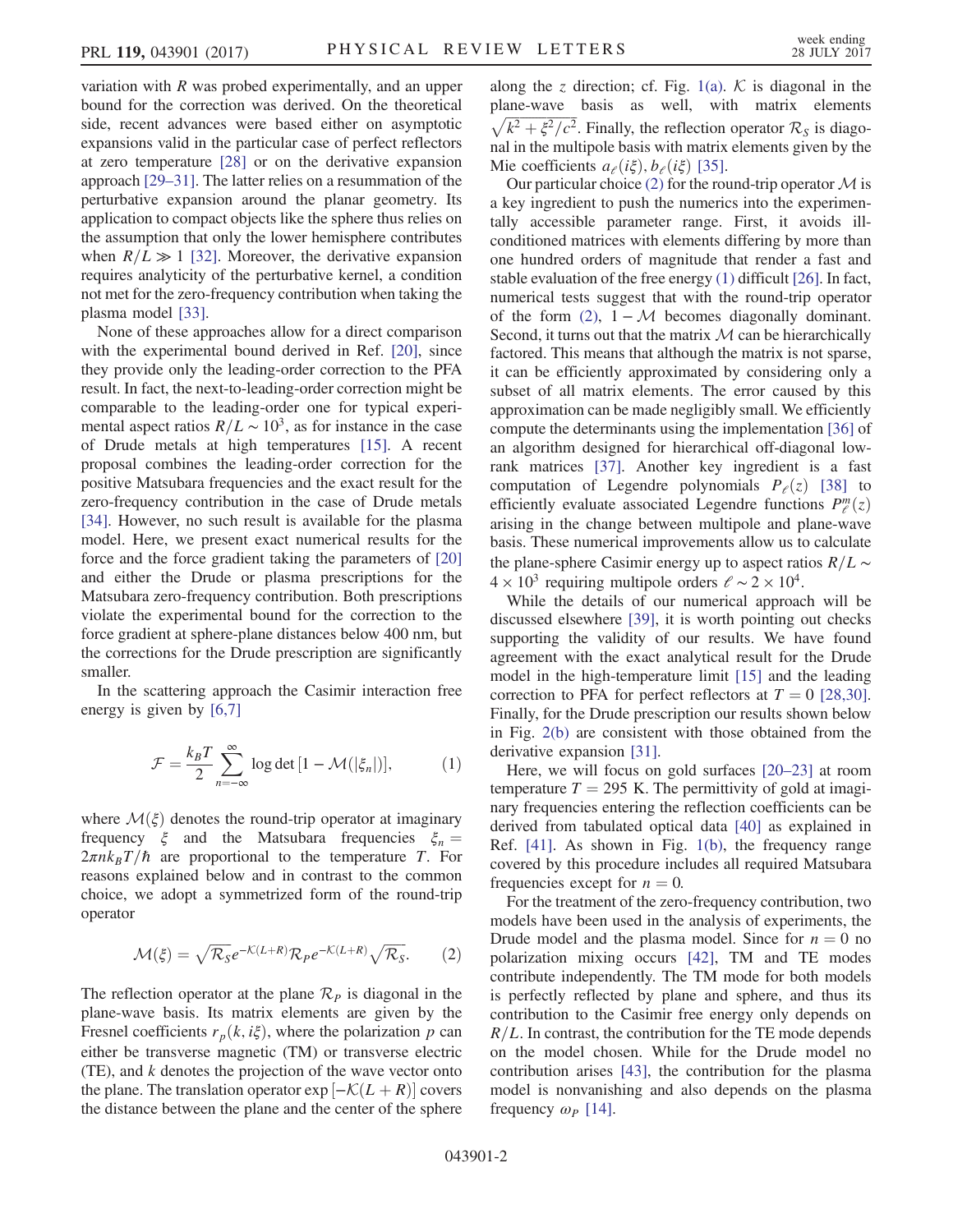<span id="page-2-0"></span>

FIG. 2. Beyond-PFA corrections to (a) the force and (b) the force gradient are shown as function of the distance between sphere and plane. We multiply the correction by the aspect ratio  $R/L$ . The upper three and lower three lines refer to the Drude (D) and plasma (P) prescription, respectively. The dashed horizontal lines indicate the results for perfect reflectors at zero temperature, corresponding to the constant coefficients  $\beta_{T=0}^{\text{PR}}$  and  $\beta_{T=0}^{\text{PR}}$  for the force and force gradient, respectively, as defined in the text. In the lower panel, the grey area marks the parameter range for the force gradient excluded experimentally at the 95% confidence level [\[20\].](#page-4-9)

It has been argued that even in the plasma model the TE mode does not contribute to the Casimir free energy [\[44\]](#page-5-7). Nevertheless, for a number of experiments agreement of the results with the plasma prescription just introduced was found [\[21](#page-4-23)–25]. In a few cases experimental support for the Drude prescription was claimed [\[19,45\],](#page-4-24) but also questioned [\[46\].](#page-5-8) All in all, there is no agreement yet on how the zero-frequency contribution should be accounted for.

For gold, we find from the optical data the plasma frequency  $\omega_P = 9$  eV which differs slightly from the value  $\omega_P = 8.9 \text{ eV}$  used to analyze the experiment in Ref. [\[21\].](#page-4-23) For the zero-frequency contribution in the Drude case, we use the analytical result derived with the help of bispherical coordinates [\[15\]](#page-4-18) instead of performing a numerical evaluation.

<span id="page-2-1"></span>We calculate the Casimir force  $F = -\partial \mathcal{F}/\partial L$  and compare the results with the proximity force approximation  $F_{\text{PFA}} = 2\pi R \mathcal{F}_{\text{PP}}(L)/A$ , where  $\mathcal{F}_{\text{PP}}(L)/A$  is the Casimir free energy per unit area for parallel plates at a distance L. Within the derivative expansion approach, the leading correction to PFA is of the form

$$
\frac{F}{F_{\text{PFA}}} - 1 = \beta(L)\frac{L}{R} + \cdots,\tag{3}
$$

with the coefficient  $\beta(L)$  independent of R [\[29\]](#page-4-15). The subleading corrections might contain logarithmic terms, as for instance in the case of high temperatures [\[15\].](#page-4-18) For the special case of perfect reflectors and zero temperature, the coefficient  $\beta$  is independent of L and given by  $\beta_{T=0}^{\text{PR}}$  $1/6 - 10/\pi^2 \approx -0.847$  [\[28,30\].](#page-4-14)

In order to test [\(3\)](#page-2-1) and obtain a numerical approximation for  $\beta(L)$ , we plot in Fig. [2\(a\)](#page-2-0) the variation of  $(R/L)(F/F<sub>PFA</sub> - 1)$  with the distance L for radii  $R = 10, 40,$  and 151.3  $\mu$ m. The upper three curves correspond to the Drude prescription  $(D)$  while the lower three curves correspond to the plasma prescription  $(P)$ . The dashed line indicates the value of  $\beta_{T=0}^{\text{PR}}$ . According to [\(3\)](#page-2-1), the correction to the force scaled with  $R/L$  should approach  $\beta(L)$  and be independent of R for sufficiently small values of  $L/R$ . This is indeed the case when considering the Drude prescription for  $L \lesssim 400$  nm and the sphere radii shown in Fig. [2.](#page-2-0) As the distance increases, the curves representing different radii start to deviate from each other. This behavior can be associated with the contribution of subleading corrections, which become comparatively more important as L increases. At a fixed temperature, larger distances result in an increase of the relative contribution of the zero Matsubara frequency [\[15\]](#page-4-18), for which the subleading correction is comparable to the leading one for the parameters represented in the figure.

On the other hand, when taking the plasma prescription for the zero-frequency contribution, the curves corresponding to different values of  $R$ , shown in the lower part of Fig. [2\(a\)](#page-2-0), are well separated from each other, indicating that the correction to PFA is not of the form [\(3\)](#page-2-1) in this case. The contributions from the Matsubara frequencies with  $n \neq 0$ are exactly the same for the two models. Hence the difference shown in Fig.  $2(a)$  is entirely due to the TE zero-frequency contribution present in the plasma prescription but not in the Drude prescription.

The zero-frequency contribution becomes relatively more important as  $L$  increases, separating the plasma curves from each other and from the Drude curve. The derivative expansion approach fails in the plasma model at finite temperatures precisely because of the nonanalytical nature of the perturbative kernel corresponding to the TE zero-frequency contribution [\[33\],](#page-4-17) thus resulting in the structure shown in the lower part of Fig. [2\(a\).](#page-2-0) We also remark that in contrast to what is frequently believed, the case of perfect reflectors at zero temperature, indicated by the horizontal dashed line in Fig. [2\(a\)](#page-2-0), does not provide an upper bound for the magnitude of the force correction for  $L \ge 100$  nm due to the contribution of the TE zerofrequency mode in the plasma model.

The magnitude of the correction to PFA was experimentally investigated in Ref. [\[20\].](#page-4-9) The Casimir force gradient  $F' = -\partial^2 \mathcal{F}/\partial L^2$  was measured for different sphere radii, and a linear dependence with  $1/R$  similar to [\(3\)](#page-2-1) was proposed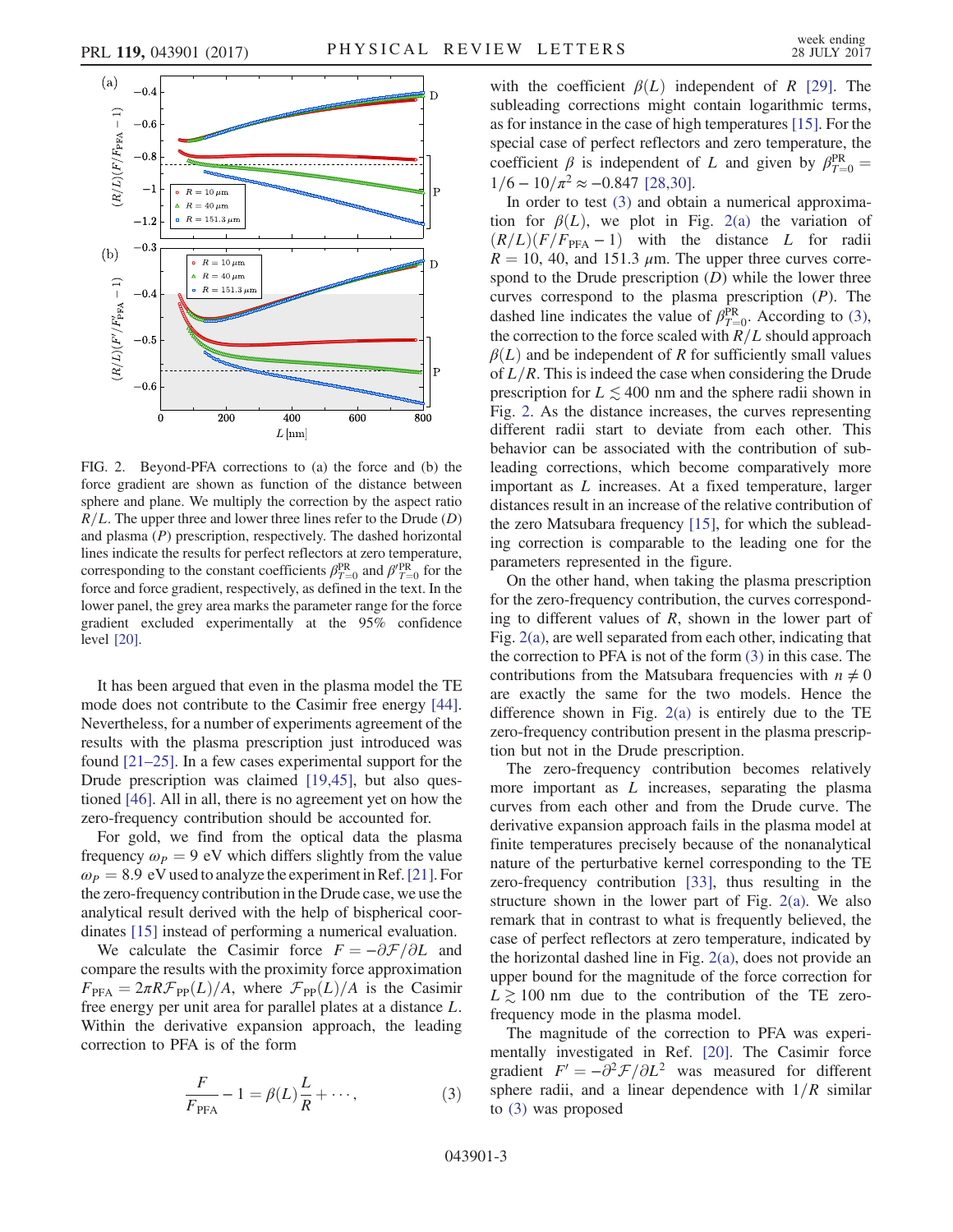<span id="page-3-0"></span>

FIG. 3. Beyond-PFA corrections to the (a),(b) force and (c),(d) force gradient are shown as function of the inverse sphere radius. While in (a) and (c) the relative corrections are displayed, the data in (b) and (d) have been scaled by  $R/L$ . The sphere-plane distances are  $L = 200$  nm (•), 400 nm (□), and 600 nm ( $\triangle$ ). Solid lines with open symbols refer to the Drude prescription while dashed lines with filled symbols refer to the plasma prescription.

$$
\frac{F'}{F'_{\text{PFA}}} - 1 = \beta'(L)\frac{L}{R} + \cdots.
$$
 (4)

While the authors of [\[20\]](#page-4-9) were unable to measure the correction term, they nonetheless derived the upper bound  $|\beta'(L)| < 0.4$  at the 95% confidence level for L in the interval between 150 and 300 nm. In Fig. [2\(b\)](#page-2-0), we plot the variation of  $(R/L)(F'/F'_{\text{PFA}} - 1)$  with the distance L for the same values of R used in Fig.  $2(a)$ . This quantity provides an approximation for the coefficient  $\beta'(L)$  as long as the results are independent of R. The shaded area represents values for the correction excluded by the experiment [\[20\]](#page-4-9) while the dashed line indicates the correction for perfect reflectors at  $T = 0$  given by  $\beta'^{PR}_{T=0} = (2/3)\beta^{PR}_{T=0} \approx$ −0.564 [\[28,30\].](#page-4-14)

For  $L \lesssim 400$  nm the Drude as well as the plasma prescription violate the experimental bound, although the maximum violation for the Drude prescription at  $L \approx$ 150 nm corresponding to  $\beta' \approx -0.46$  is significantly smaller than the violation found for the plasma prescription. Note, however, that the plasma and Drude curves get closer to each other as the distance decreases below 200 nm, as expected in the low temperature regime, with the zero frequency providing a relatively smaller contribution.

As in the discussion of the correction to the force, the results for different radii shown in Fig. [2\(b\)](#page-2-0) are very close to each other and to the results obtained within the derivative expansion approach [\[31,34\]](#page-4-22) when taking the Drude prescription. In this case, our results show that subleading corrections are negligible for the experimental conditions of Refs. [20–[23\],](#page-4-9) which correspond to aspect ratios in the range  $R/L \sim 10^2 - 10^3$ . As a consequence, the corrections can be directly obtained within the derivative expansion approach [\[31,34\]](#page-4-22). However, for the plasma prescription the derivative expansion clearly underestimates the correction, particularly for the largest radius shown in Fig. [2\(b\)](#page-2-0), and the leading-order correction is not proportional to  $1/R$ .

In order to better understand the dependence on the sphere radius, we plot in Figs.  $3(a)$  and  $3(c)$  the force and force gradient corrections, respectively, as function of  $1/R$ . For the plasma prescription, the force corrections are typically close to or above the percent level for the conditions of the experiment [\[23\]](#page-4-25) where  $1/R = 0.0242 \ \mu m^{-1}$ . More importantly for this experiment, the corrections to the force gradient are typically below 1% for submicrometer distances. In Figs.  $3(b)$  and  $3(d)$  the corrections to the force and force gradient, respectively, are scaled by  $R/L$ . While for the Drude prescription the data follow rather closely a  $1/R$ dependence, the results for the plasma prescription indicate a more singular approach to the PFA limit as  $1/R \rightarrow 0$ .

In conclusion, we have shown that the Drude prescription for the Matsubara zero-frequency contribution leads to a weaker violation of the upper bound for the PFA correction derived experimentally by measuring the force gradient for different radii [\[20\]](#page-4-9) than the dissipationless plasma prescription. This could have been expected, since dissipation is present in the gold coatings used in the experiments. However, all experiments performed with coated microspheres with aspect ratios  $R/L \sim 10^2 - 10^3$ agree with the plasma prescription but not with the Drude prescription when the force variation with distance is analyzed for a given radius [\[21](#page-4-23)–25]. The proximity force approximation combined with the Drude prescription underestimates the experimental data for nonmagnetic materials, so that the correction calculated here brings the Drude prediction even further away from the experimental results. When taking the plasma prescription, the magnitude of the correction is significantly larger than predicted experimentally but still too small to degrade the quality of the comparison between the experimental data and the theory based on the plasma prescription. The theoretical results presented here, taking the sphere curvature fully into account, indicate that experiments probing the Casimir interaction beyond the PFA regime could provide new insight into the role of dissipation in Casimir physics.

We thank A. Canaguier-Durand, R. Guérout, A. Lambrecht, S. Reynaud, G. Bimonte, and F.D. Mazzitelli for discussions, and D. Dalvit for providing numerical data for the permittivity of gold along the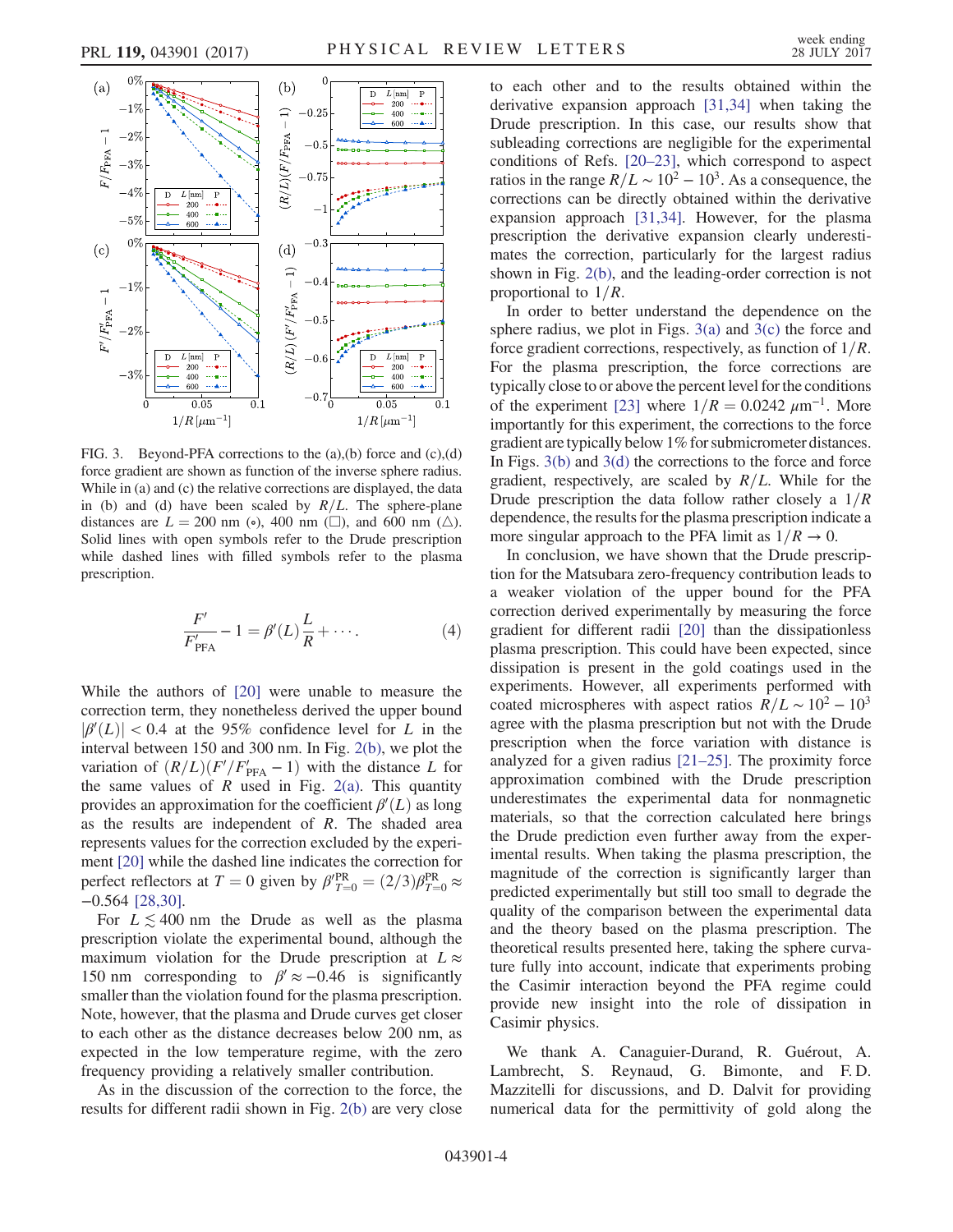imaginary frequency axis. We acknowledge support from CAPES and DAAD through the PROBRAL collaboration program. P. A. M. N. also thanks CNPq and FAPERJ for partial financial support.

- <span id="page-4-0"></span>[1] M. Bordag, G. L. Klimchitskaya, U. Mohideen, and V. M. Mostepanenko, Advances in the Casimir Effect (Oxford University Press, New York, 2009).
- [2] G. L. Klimchitskaya, U. Mohideen, and V. M. Mostepanenko, The Casimir force between real materials: Experiment and theory, [Rev. Mod. Phys.](https://doi.org/10.1103/RevModPhys.81.1827) 81, 1827 (2009).
- [3] R. Decca, V. Aksyuk, and D. López, Casimir force in micro and nano electro mechanical systems, [Lect. Notes Phys.](https://doi.org/10.1007/978-3-642-20288-9_9) 834[, 287 \(2011\)](https://doi.org/10.1007/978-3-642-20288-9_9).
- [4] S. K. Lamoreaux, Progress in experimental measurements of the surface-surface Casimir force: Electrostatic calibrations and limitations to accuracy, [Lect. Notes Phys.](https://doi.org/10.1007/978-3-642-20288-9_7) 834, 219 [\(2011\).](https://doi.org/10.1007/978-3-642-20288-9_7)
- <span id="page-4-2"></span><span id="page-4-1"></span>[5] H. B. G. Casimir, On the attraction between two perfectly conducting plates, Proc. K. Ned. Akad. Wet. 51, 793 (1948).
- [6] A. Lambrecht, P. A. Maia Neto, and S. Reynaud, The Casimir effect within scattering theory, [New J. Phys.](https://doi.org/10.1088/1367-2630/8/10/243) 8, [243 \(2006\)](https://doi.org/10.1088/1367-2630/8/10/243).
- [7] T. Emig, N. Graham, R. L. Jaffe, and M. Kardar, Casimir Forces between Arbitrary Compact Objects, [Phys. Rev. Lett.](https://doi.org/10.1103/PhysRevLett.99.170403) 99[, 170403 \(2007\).](https://doi.org/10.1103/PhysRevLett.99.170403)
- [8] S. J. Rahi, T. Emig, N. Graham, R. L. Jaffe, and M. Kardar, Scattering theory approach to electrodynamic Casimir forces, Phys. Rev. D 80[, 085021 \(2009\)](https://doi.org/10.1103/PhysRevD.80.085021).
- <span id="page-4-3"></span>[9] P. A. Maia Neto, A. Lambrecht, and S. Reynaud, Casimir energy between a plane and a sphere in electromagnetic vacuum, Phys. Rev. A 78[, 012115 \(2008\).](https://doi.org/10.1103/PhysRevA.78.012115)
- [10] T. Emig, Fluctuation-induced quantum interactions between compact objects and a plane mirror, [J. Stat. Mech. \(2008\)](https://doi.org/10.1088/1742-5468/2008/04/P04007) [P04007.](https://doi.org/10.1088/1742-5468/2008/04/P04007)
- <span id="page-4-4"></span>[11] A. Canaguier-Durand, P. A. Maia Neto, I. Cavero-Pelaez, A. Lambrecht, and S. Reynaud, Casimir Interaction between Plane and Spherical Metallic Surfaces, [Phys. Rev. Lett.](https://doi.org/10.1103/PhysRevLett.102.230404) 102, [230404 \(2009\).](https://doi.org/10.1103/PhysRevLett.102.230404)
- <span id="page-4-5"></span>[12] A. Canaguier-Durand, P. A. Maia Neto, A. Lambrecht, and S. Reynaud, Thermal Casimir Effect in the Plane-Sphere Geometry, Phys. Rev. Lett. 104[, 040403 \(2010\).](https://doi.org/10.1103/PhysRevLett.104.040403)
- [13] A. Canaguier-Durand, P. A. Maia Neto, A. Lambrecht, and S. Reynaud, Thermal Casimir effect for Drude metals in the plane-sphere geometry, Phys. Rev. A 82[, 012511 \(2010\)](https://doi.org/10.1103/PhysRevA.82.012511).
- <span id="page-4-6"></span>[14] A. Canaguier-Durand, G.-L. Ingold, M.-T. Jaekel, A. Lambrecht, P. A. Maia Neto, and S. Reynaud, Classical Casimir interaction in the plane-sphere geometry, [Phys. Rev.](https://doi.org/10.1103/PhysRevA.85.052501) A 85[, 052501 \(2012\)](https://doi.org/10.1103/PhysRevA.85.052501).
- <span id="page-4-18"></span>[15] G. Bimonte and T. Emig, Exact Results for Classical Casimir Interactions: Dirichlet and Drude Model in the Sphere-Sphere and Sphere-Plane Geometry, [Phys. Rev. Lett.](https://doi.org/10.1103/PhysRevLett.109.160403) 109[, 160403 \(2012\).](https://doi.org/10.1103/PhysRevLett.109.160403)
- [16] G. Bimonte, Classical Casimir interaction of a perfectly conducting sphere and plate, [Phys. Rev. D](https://doi.org/10.1103/PhysRevD.95.065004) 95, 065004 [\(2017\).](https://doi.org/10.1103/PhysRevD.95.065004)
- <span id="page-4-7"></span>[17] J.N. Israelachvili, Intermolecular and Surface Forces (Academic Press, London, 1991).
- <span id="page-4-8"></span>[18] S. K. Lamoreaux, Demonstration of the Casimir Force in the 0.6 to 6  $\mu$ m Range, [Phys. Rev. Lett.](https://doi.org/10.1103/PhysRevLett.78.5) **78**, 5 (1997).
- <span id="page-4-24"></span>[19] A. O. Sushkov, W. J. Kim, D. A. R. Dalvit, and S. K. Lamoreaux, Observation of the thermal Casimir force, Nat. Phys. 7[, 230 \(2011\)](https://doi.org/10.1038/nphys1909).
- <span id="page-4-9"></span>[20] D. E. Krause, R. S. Decca, D. López, and E. Fischbach, Experimental Investigation of the Casimir Force beyond the Proximity-Force Approximation, [Phys. Rev. Lett.](https://doi.org/10.1103/PhysRevLett.98.050403) 98, [050403 \(2007\).](https://doi.org/10.1103/PhysRevLett.98.050403)
- <span id="page-4-23"></span>[21] R. S. Decca, D. López, E. Fischbach, G. L. Klimchitskaya, D. E. Krause, and V. M. Mostepanenko, Tests of new physics from precise measurements of the Casimir pressure between two gold-coated plates, Phys. Rev. D 75[, 077101 \(2007\).](https://doi.org/10.1103/PhysRevD.75.077101)
- [22] R. S. Decca, D. López, E. Fischbach, G. L. Klimchitskaya, D. E. Krause, and V. M. Mostepanenko, Novel constraints on light elementary particles and extra-dimensional physics from the Casimir effect, [Eur. Phys. J. C](https://doi.org/10.1140/epjc/s10052-007-0346-z) 51, 963 (2007).
- <span id="page-4-25"></span>[23] C.-C. Chang, A. A. Banishev, R. Castillo-Garza, G. L. Klimchitskaya, V. M. Mostepanenko, and U. Mohideen, Gradient of the Casimir force between Au surfaces of a sphere and a plate measured using an atomic force microscope in a frequency-shift technique, [Phys. Rev. B](https://doi.org/10.1103/PhysRevB.85.165443) 85, [165443 \(2012\).](https://doi.org/10.1103/PhysRevB.85.165443)
- <span id="page-4-12"></span>[24] A. A. Banishev, G. L. Klimchitskaya, V. M. Mostepanenko, and U. Mohideen, Demonstration of the Casimir Force between Ferromagnetic Surfaces of a Ni-Coated Sphere and a Ni-Coated Plate, Phys. Rev. Lett. 110[, 137401 \(2013\)](https://doi.org/10.1103/PhysRevLett.110.137401).
- <span id="page-4-13"></span>[25] G. Bimonte, D. López, and R. S. Decca, Isoelectronic determination of the thermal Casimir force, [Phys. Rev. B](https://doi.org/10.1103/PhysRevB.93.184434) 93[, 184434 \(2016\).](https://doi.org/10.1103/PhysRevB.93.184434)
- <span id="page-4-10"></span>[26] A. Canaguier-Durand, Ph.D. thesis, Université Pierre et Marie Curie, 2011.
- <span id="page-4-11"></span>[27] D. S. Ether jr. *et al.*, Probing the Casimir force with optical tweezers, [Europhys. Lett.](https://doi.org/10.1209/0295-5075/112/44001) 112, 44001 (2015).
- <span id="page-4-14"></span>[28] L. P. Teo, M. Bordag, and V. Nikolaev, Corrections beyond the proximity force approximation, [Phys. Rev. D](https://doi.org/10.1103/PhysRevD.84.125037) 84, [125037 \(2011\).](https://doi.org/10.1103/PhysRevD.84.125037)
- <span id="page-4-15"></span>[29] C. D. Fosco, F. C. Lombardo, and F. D. Mazzitelli, Proximity force approximation for the Casimir energy as a derivative expansion, Phys. Rev. D 84[, 105031 \(2011\).](https://doi.org/10.1103/PhysRevD.84.105031)
- [30] G. Bimonte, T. Emig, R. L. Jaffe, and M. Kardar, Casimir forces beyond the proximity approximation, [Europhys. Lett.](https://doi.org/10.1209/0295-5075/97/50001) 97[, 50001 \(2012\)](https://doi.org/10.1209/0295-5075/97/50001).
- <span id="page-4-22"></span>[31] G. Bimonte, T. Emig, and M. Kardar, Material dependence of Casimir forces: Gradient expansion beyond proximity, [Appl. Phys. Lett.](https://doi.org/10.1063/1.3686903) 100, 074110 (2012).
- <span id="page-4-16"></span>[32] C. D. Fosco, F. C. Lombardo, and F. D. Mazzitelli, Derivative-expansion approach to the interaction between close surfaces, Phys. Rev. A 89[, 062120 \(2014\).](https://doi.org/10.1103/PhysRevA.89.062120)
- <span id="page-4-17"></span>[33] C. D. Fosco, F. C. Lombardo, and F. D. Mazzitelli, Derivative expansion for the electromagnetic Casimir free energy at high temperatures, Phys. Rev. D 92[, 125007 \(2015\).](https://doi.org/10.1103/PhysRevD.92.125007)
- <span id="page-4-19"></span>[34] G. Bimonte, Going beyond PFA: A precise formula for the sphere-plate Casimir force, [Europhys. Lett.](https://doi.org/10.1209/0295-5075/118/20002) 118, 20002 [\(2017\).](https://doi.org/10.1209/0295-5075/118/20002)
- <span id="page-4-21"></span><span id="page-4-20"></span>[35] F. C. Bohren and D. R. Huffman, *Absorption and Scattering* of Light by Small Particles(Wiley, New York, 1983), Chap. 4.
- [36] S. Ambikasaran, A fast direct solver for dense linear systems, <https://github.com/sivaramambikasaran/HODLR> (2013).